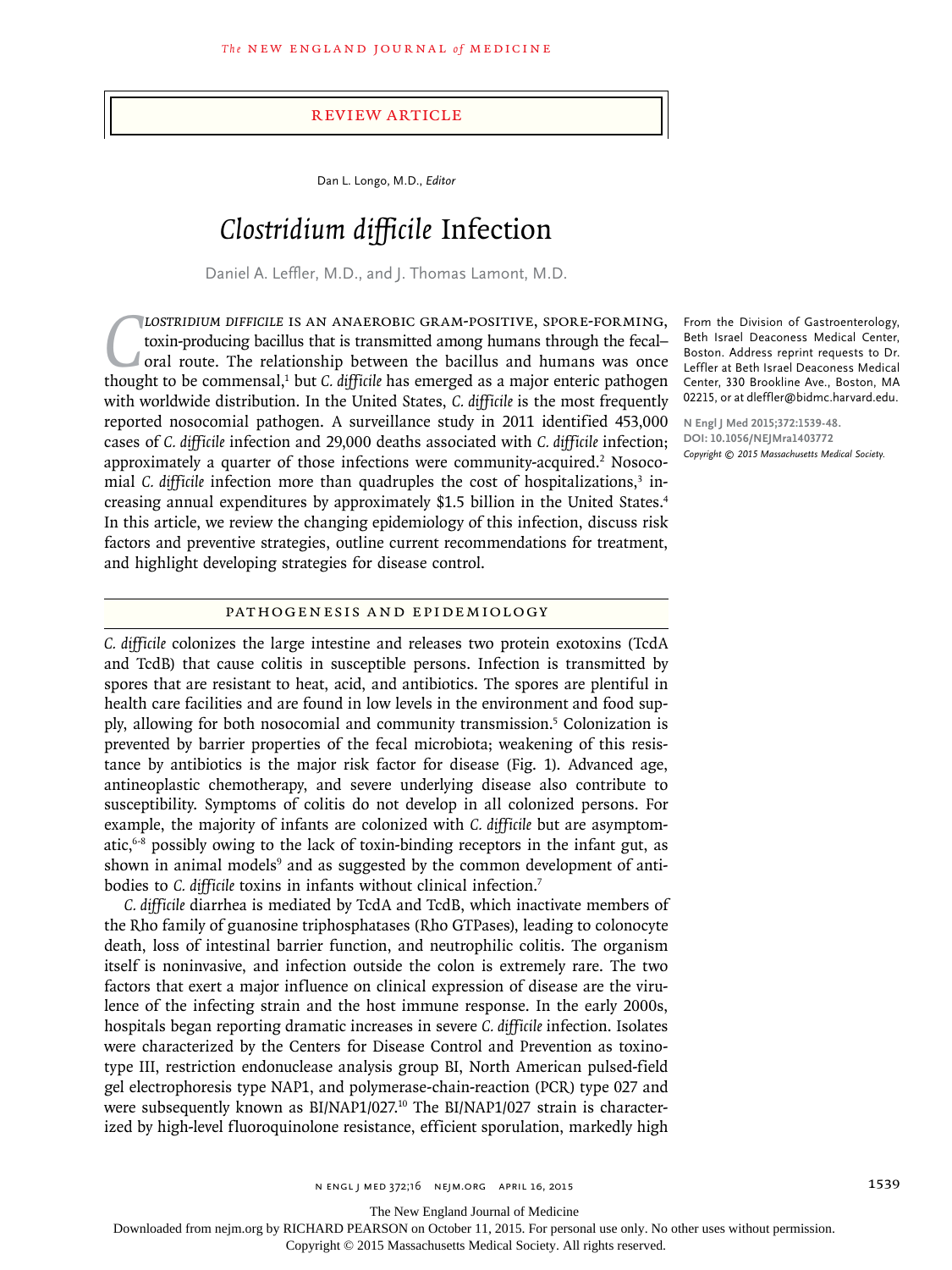

toxin production, $11,12$  and a mortality rate three times as high as that associated with less virulent strains, such as the 001 or 014 ribotypes. $^{13,14}$ 

Asymptomatic colonization with toxigenic *C. difficile* in infants stimulates a durable immune response that appears to protect against symptomatic infection later in life.<sup>7</sup> For example, high titers of serum IgG antitoxins to TcdA and TcdB are associated with asymptomatic colonization in hospitalized patients exposed to antibiotics.15 Immunization of experimental animals with TcdA is also protective, $16$  and passive immunization with monoclonal antibodies directed at TcdA and TcdB in patients who have acute *C. difficile* infection reduces the overall recurrence rate.<sup>17</sup>

The incidence of *C. difficile* infection among hospitalized patients varies widely from year to year and in different locations but has generally been increasing, to almost 15 cases per

1000 hospital discharges $18$  and approximately 20 cases per 100,000 person-years in the community19 (Fig. 2). *C. difficile* infection was first recognized in Western Europe and North America, where the BI/NAP1/027 strain originated. However, *C. difficile* now has global reach, and epidemic strains can be found in diverse hospital settings.<sup>20</sup>

# Risk Factors

The most important risk factor for *C. difficile* infection remains antibiotic use. Ampicillin, amoxicillin, cephalosporins, clindamycin, and fluoroquinolones are the antibiotics that are most frequently associated with the disease, but almost all antibiotics have been associated with infection (Table 1). Paradoxically, many predisposing antibiotics show at least some in vitro activity against *C. difficile*, and regimens including metronidazole can both incite the disease and provide effective treatment.<sup>21</sup> In hospitals and long-term care facilities, environmental contamination and frequent antibiotic usage are risk factors for infection.22 The risk of *C. difficile* infection and the severity of infection increase as age increases $23,24$ (Fig. 2). In one study, the risk of contracting *C. difficile* during an outbreak was 10 times as high among persons older than 65 years of age as among younger inpatients.<sup>25</sup> The majority of *C. difficile* infections are hospital-acquired, but community-acquired infection has increased dramatically in the past decade<sup>26</sup> and may now account for up to a third of new cases.27 Community-acquired *C. difficile* is defined as disease onset in a person who had no overnight stay in a health care facility within 12 weeks before infection; the definition does not rule out acquisition in a health care facility. As compared with nosocomial infection, community-acquired *C. difficile* infection occurs in patients who are younger and more often have had no clear exposure to antibiotics or other known risk factors; major modes of acquisition of community-acquired infection remain to be elucidated. Furthermore, morbidity and mortality associated with community-acquired *C. difficile* infection are lower than those associated with nosocomial infection, because of the younger age and fewer coexisting conditions of the nonhospitalized population; however, up to 40% of patients with communityacquired infection require hospitalization, and

The New England Journal of Medicine

Downloaded from nejm.org by RICHARD PEARSON on October 11, 2015. For personal use only. No other uses without permission.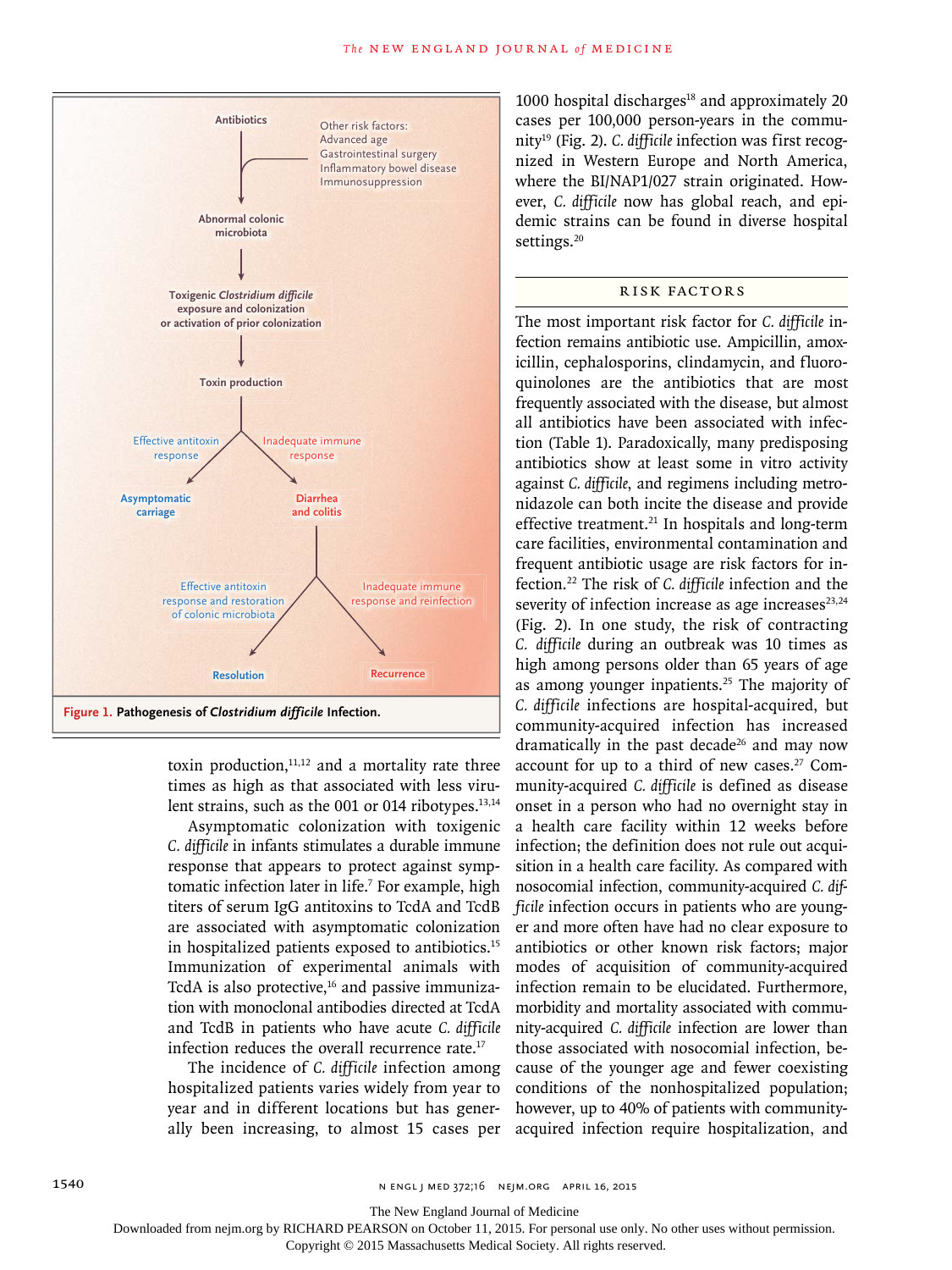

rates of recurrence are similar among the two populations.19,27

The influence of acid suppression in *C. difficile* infection remains uncertain. In theory, gastric acid suppression should allow more vegetative organisms to reach the colon; however, *C. difficile* spores, the vectors for infection, are acid-resistant and remain viable at gastric pH. Some investigators have reported an increased risk of infection in association with acid suppression, $28$ whereas others, after adjusting for coexisting conditions, have not confirmed an increased risk.22,29,30 Other documented risk factors for infection include advanced age, inflammatory bowel disease, organ transplantation, chemotherapy, chronic kidney disease, immunodeficiency, and exposure to an infant carrier or infected adult.<sup>19,31</sup>

*C. difficile* infection is associated with severe illness, infection-related mortality of 5%, and all-cause mortality of 15 to 20%.3,32 Severe *C. difficile* infection, identified by a white-cell count greater than 15,000 per cubic millimeter, hypoalbuminemia, and acute kidney injury, is an independent predictor of urgent colectomy and death.32,33 Risk factors are similar to those for recurrent *C. difficile* infection and include advanced age, a severe initial episode of *C. difficile* infection, and ongoing use of antibiotics not directed at *C. difficile*. 34,35

#### Diagnosis

*C. difficile* infection is currently diagnosed either by enzyme immunoassay for toxins in stool or by DNA-based tests that identify the microbial toxin genes in unformed stool. Stool culture for *C. difficile* requires anaerobic culture and is not widely available. Enzyme immunoassay used to be the mainstay of testing for *C. difficile* infection, since it is rapid and easily performed. Recently, many hospital laboratories have adopted DNA-based tests that detect toxigenic strains and provide higher sensitivity and specificity than does enzyme immunoassay. Some DNA-based tests also detect the presence of the BI/NAP1/027 strain, a finding that may influence the choice of therapy, since fidaxomicin is associated with a reduction in the risk of recurrence of non-BI/ NAP1/027 strains only, as compared with vancomycin. DNA assays for *C. difficile* infection may appear to show a higher incidence of infection than earlier tests<sup>36</sup> because the high sensitivity of DNA assays allows for low levels of toxigenic organisms of uncertain clinical significance. The concern that DNA assays can detect clinically insignificant infections is supported by the results of recent studies that suggest that detection of toxigenic *C. difficile* by DNA testing in the absence of free toxin in the stool does not influ-

The New England Journal of Medicine

Downloaded from nejm.org by RICHARD PEARSON on October 11, 2015. For personal use only. No other uses without permission.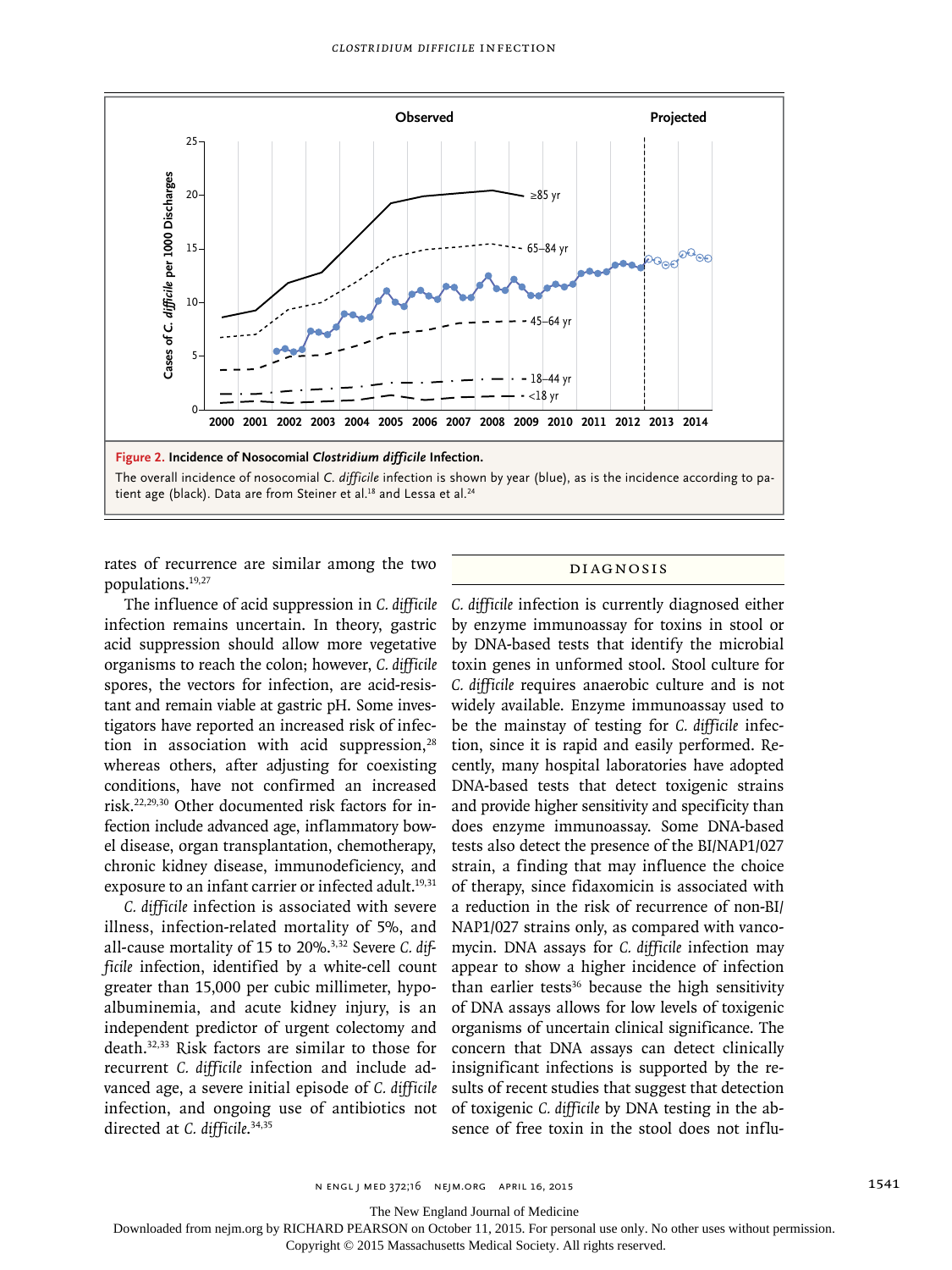| Table 1. Antibiotic Classes and Their Association<br>with Clostridium difficile Infection.* |                                                   |
|---------------------------------------------------------------------------------------------|---------------------------------------------------|
| Class                                                                                       | <b>Association with</b><br>C. difficile Infection |
| Clindamycin                                                                                 | Very common                                       |
| Ampicillin                                                                                  | Very common                                       |
| Amoxicillin                                                                                 | Very common                                       |
| Cephalosporins                                                                              | Very common                                       |
| Fluoroquinolones                                                                            | Very common                                       |
| Other penicillins                                                                           | Somewhat common                                   |
| Sulfonamides                                                                                | Somewhat common                                   |
| Trimethoprim                                                                                | Somewhat common                                   |
| Trimethoprim-<br>sulfamethoxazole                                                           | Somewhat common                                   |
| Macrolides                                                                                  | Somewhat common                                   |
| Aminoglycosides                                                                             | Uncommon                                          |
| <b>Bacitracin</b>                                                                           | Uncommon                                          |
| Metronidazole                                                                               | Uncommon                                          |
| Teicoplanin                                                                                 | Uncommon                                          |
| Rifampin                                                                                    | Uncommon                                          |
| Chloramphenicol                                                                             | Uncommon                                          |
| Tetracyclines                                                                               | Uncommon                                          |
| Carbapenems                                                                                 | Uncommon                                          |
| Daptomycin                                                                                  | Uncommon                                          |
| Tigecycline                                                                                 | Uncommon                                          |

listed if their association with *C. difficile* infection differs from that of most other antibiotics in their class.

ence clinical outcomes.<sup>33,37</sup> In the future, highly sensitive quantitative toxin assays may also contribute to diagnostic algorithms.

Conversely, heterogeneous diagnostic tests and lack of clinical suspicion contribute to delayed diagnosis.38 Sequential testing with the use of PCR and enzyme immunoassay has been advocated, $39$  but in clinical practice, in a patient with diarrhea, positive results of either enzyme immunoassay or PCR assay should prompt treatment. Endoscopy is rarely required but may be helpful in patients with an overlapping condition such as inflammatory bowel disease. Conversely, the negative predictive value of PCR assay and enzyme immunoassay is more than 95% in average-risk groups, and negative results should prompt evaluation for other causes.<sup>39</sup>

Stool testing for *C. difficile* toxins should be confined to patients with diarrhea. Although a substantial proportion of at-risk, hospitalized patients may be colonized, the testing and treatment of persons with solid stools is not recommended. Similarly, posttreatment testing has no role in confirming eradication. Many successfully treated patients will continue to test positive for weeks or months after the resolution of symptoms; additional treatment is neither required nor effective.40 More difficult is the decision of when to test and treat patients who have mild ongoing or recurrent diarrhea after initial treatment. In such patients, stool testing can be helpful in differentiating recurrent *C. difficile* infection from postinfectious irritable bowel syndrome or inflammatory bowel disease that can be triggered by acute enteric infections.

# **PREVENTION**

In the absence of an effective vaccine, infection control has focused on antibiotic stewardship, prevention of spread in health care facilities, and probiotics. Minimizing antibiotic use has been successful in decreasing *C. difficile* infection in hospitalized patients.<sup>41</sup> The prohibiting of the routine use of ceftriaxone and ciprofloxacin accompanied by an educational campaign reduced the rate of *C. difficile* infection by 77% in a 450 bed hospital in Scotland.<sup>42</sup> However, strict stewardship of antibiotics is labor-intensive and may not be effective in all settings.<sup>41</sup>

*C. difficile* is nearly ubiquitous in health care facilities, and viable spores can be identified on the hands and stethoscopes of health care workers, on bedding, on telephones, in bathrooms, and on bedside furniture.<sup>43</sup> Using alcohol-based hand sanitizers does not reduce the number of viable *C. difficile* spores, whereas washing with soap and water does.<sup>44</sup> However, because the availability and convenience of hand-sanitizer solutions greatly increases overall adherence to hand hygiene,<sup>45</sup> alcohol-based preparations are likely to remain standard. Patients with known or suspected *C. difficile* infection should be isolated in a single room, and health care professionals should wear gloves and gowns and wash hands with soap and water; postdischarge disinfection of the room is also recommended.46

The use of probiotics to prevent *C. difficile* colonization could be a safe and easily adoptable control strategy. Various strains of probiotics are effective for the prevention of noninfectious,

The New England Journal of Medicine

Downloaded from nejm.org by RICHARD PEARSON on October 11, 2015. For personal use only. No other uses without permission.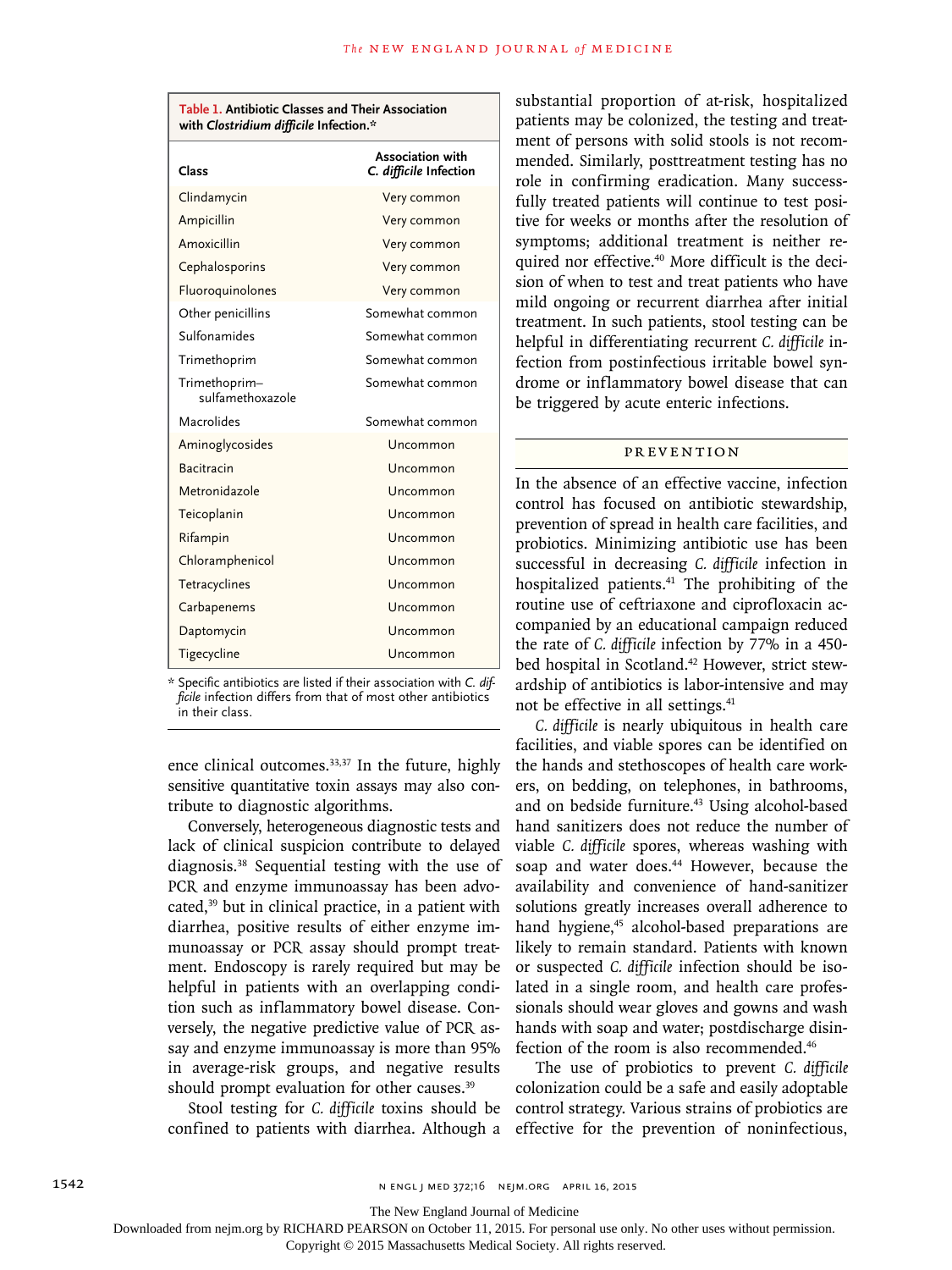antibiotic-associated diarrhea.<sup>47</sup> Initial studies evaluating the use of probiotics for control of antibiotic-associated diarrhea were underpowered for the detection of protection against *C. difficile* infection. More recent studies have shown mixed results, with a few studies showing that probiotics conferred significant protection in cohorts with unusually high rates of *C. difficile* infection<sup>48,49</sup> and another study showing no protection in hospital inpatients who had low rates of infection.50 At present, probiotics have an uncertain effect on the prevention of *C. difficile* infection, and their routine use for the prevention or treatment of active infection is not recommended.

## Treatment of Acute Infection

Metronidazole and oral vancomycin have been the mainstays of treatment for *C. difficile* infection since the 1970s, and despite their use by millions of patients, clinically important resistance to either vancomycin or metronidazole has not been reported. For the treatment of severe disease, vancomycin is better than metronidazole, but for mild-to-moderate infection, the two antibiotics have been considered to be equivalent.51 However, a marked rise in clinical failure associated with metronidazole, especially in patients with the BI/NAP1/027 strain, has been seen in the past decade.<sup>52</sup> Previous studies were underpowered to evaluate differences between metronidazole and vancomycin in cases of nonsevere infection, but recent data suggest an overall superiority of vancomycin. Studies of tolevamer, a toxin-binding polymer, showed that with respect to curing acute *C. difficile* infection, tolevamer was inferior to vancomycin and to metronidazole, but the studies also showed that clinical success, defined as resolution of diarrhea, was lower with metronidazole than with vancomycin (73% vs. 81%,  $P = 0.02$ ).<sup>53</sup> The superiority of vancomycin was observed in patients with mild disease, those with moderate disease, and those with severe disease.<sup>53</sup> These factors, along with the more frequent side effects associated with metronidazole and the decreasing cost of generic vancomycin, have led to increasing use of vancomycin.<sup>54,55</sup> (Table 2).

In 2011, fidaxomicin, a poorly absorbed, bactericidal, macrocyclic antibiotic with activity against specific anaerobic gram-positive bacteria, was approved by the Food and Drug Administration (FDA) for the treatment of *C. difficile* infection. In phase 3 clinical trials, the cure rate for acute infection was nearly equivalent among patients receiving fidaxomicin and those receiving vancomycin (approximately 90% for each), but the risk of recurrence was 15% among patients receiving fidaxomicin, as compared with 25% among those receiving vancomycin.56,57 However, a reduced risk of recurrence was not seen among patients infected with the BI/NAP1/027 strain, which was found in 38% of isolates. The markedly higher cost of fidaxomicin has limited its use, despite its superiority to vancomycin in reducing the risk of recurrence (Table 1).

### TR EATMENT OF RECURRENT **INFECTION**

The risk of *C. difficile* recurrence ranges from 20% after an initial episode to 60% after multiple prior recurrences.58,59 The costs associated with recurrent infection may exceed those associated with primary infection.<sup>60</sup> Recurrence is most often due to reexposure to or reactivation of spores in patients who have an impaired immune response to infection and weakened barrier function of the colonic microbiota.

#### **Antibiotic Treatment**

Treatment of a first episode of recurrent infection with a repeat course of either metronidazole or vancomycin for 10 to 14 days is successful in approximately 50% of patients.<sup>31,34</sup> Second and subsequent recurrences can be difficult to cure, primarily because of the persistence of spores in the bowel or environment and the inability of the patient to mount an effective immune response to *C. difficile* toxins, rather than to antibiotic resistance.<sup>61</sup> Second recurrences can be treated with fidaxomicin (200 mg twice a day for 10 days) or by a vancomycin regimen involving tapered (decreased over time) and pulsed (intermittent [i.e., every few days]) dosing (Table 2). Recent data suggest that fidaxomicin may be more effective than vancomycin at preventing further episodes of *C. difficile* after an initial recurrence.<sup>62</sup>

Options are limited for patients with severe colitis in whom vancomycin and fidaxomicin are ineffective. Emergency colectomy for fulminant *C. difficile* infection is associated with mortality as high as 80%, although a diverting ileostomy and a colonic lavage with vancomycin may be an

The New England Journal of Medicine

Downloaded from nejm.org by RICHARD PEARSON on October 11, 2015. For personal use only. No other uses without permission.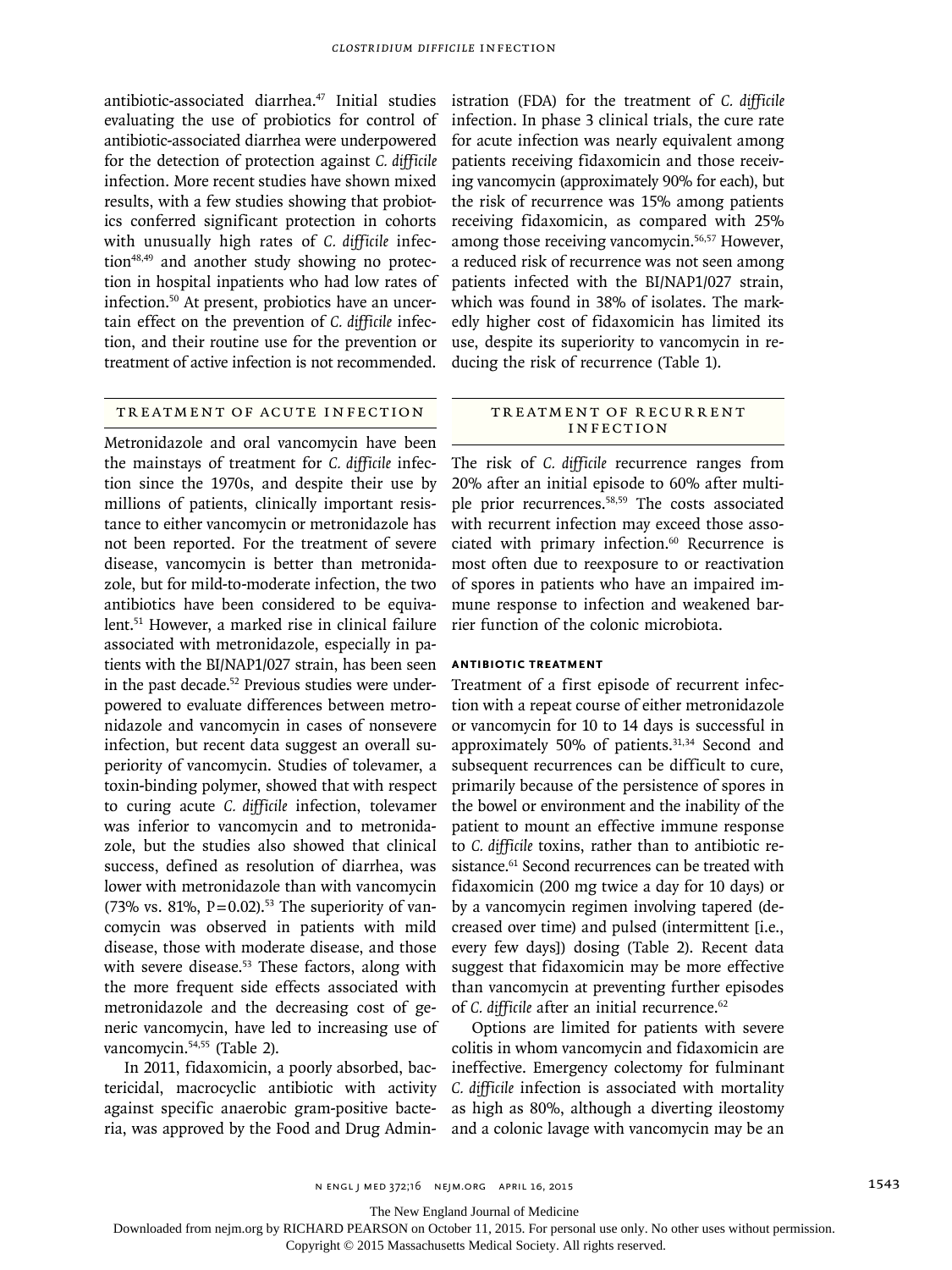| Table 2. Treatment of Clostridium difficile Infection.* |                                                                                                                                                                                                                                                 |                                                                                                                                                                                                                                                                                                           |
|---------------------------------------------------------|-------------------------------------------------------------------------------------------------------------------------------------------------------------------------------------------------------------------------------------------------|-----------------------------------------------------------------------------------------------------------------------------------------------------------------------------------------------------------------------------------------------------------------------------------------------------------|
| <b>Severity</b>                                         | <b>Clinical Manifestations</b>                                                                                                                                                                                                                  | <b>Treatment</b>                                                                                                                                                                                                                                                                                          |
| Asymptomatic carrier                                    | No symptoms or signs                                                                                                                                                                                                                            | No treatment indicated                                                                                                                                                                                                                                                                                    |
| Mild†                                                   | Mild diarrhea (3 to 5 unformed bowel move-<br>ments per day), afebrile status, mild<br>abdominal discomfort or tenderness, and<br>no notable laboratory abnormalities                                                                           | Predisposing antibiotic cessation, hydration,<br>monitoring of clinical status, and either<br>administration of metronidazole (500 mg<br>three times per day) or close outpatient<br>monitoring without the administration of<br>antibiotics                                                              |
| Moderate                                                | Moderate nonbloody diarrhea, moderate ab-<br>dominal discomfort or tenderness, nausea<br>with occasional vomiting, dehydration,<br>white-cell count >15,000/mm <sup>3</sup> , and blood<br>urea nitrogen or creatinine levels above<br>baseline | Consideration of hospitalization and cessation<br>of predisposing antibiotics; hydration,<br>monitoring of clinical status, and either ad-<br>ministration of oral metronidazole (500 mg<br>three times per day) or first-line therapy<br>with oral vancomycin (125 mg four times<br>per day for 14 days) |
| Severe                                                  | Severe or bloody diarrhea, pseudomembra-<br>nous colitis, severe abdominal pain, vomit-<br>ing, ileus, temperature > 38.9°C, white-cell<br>count >20,000/mm <sup>3</sup> , albumin level<br><2.5 mg/dl, and acute kidney injury                 | Hospitalization; oral or nasogastric vancomy-<br>cin (500 mg four times per day) with or<br>without intravenous metronidazole (500 mg<br>three times per day), or oral fidaxomicin<br>(200 mg twice a day for 10 days) instead of<br>vancomycin if the risk of recurrence is high                         |
| Complicated                                             | Toxic megacolon, peritonitis, respiratory<br>distress, and hemodynamic instability                                                                                                                                                              | Antibiotics as for severe infection, and surgical<br>consultation for subtotal colectomy or a di-<br>verting ileostomy with vancomycin colonic<br>lavage; consideration of fecal microbial<br>transplantation or additional antibiotics                                                                   |
| First recurrence                                        |                                                                                                                                                                                                                                                 | Oral vancomycin (125 mg four times per day<br>for 14 days) or oral fidaxomicin (200 mg<br>twice a day for 10 days)                                                                                                                                                                                        |
| Second or further<br>recurrence                         |                                                                                                                                                                                                                                                 | Vancomycin in a tapered and pulsed regiment,<br>fecal microbial transplantation, or fidaxo-<br>micin (200 mg twice a day for 10 days)                                                                                                                                                                     |

\* Some data are from Debast et al.54 and Cohen et al.55

† *C. difficile* infection should be considered mild only if it occurs in outpatients.

‡ A tapered and pulsed regimen involves the administration of vancomycin as follows: 125 mg four times a day for 1 week, 125 mg three times a day for 1 week, 125 mg twice a day for 1 week, 125 mg daily for 1 week, 125 mg once every other day for 1 week, and 125 mg every 3 days for 1 week.

effective alternative.<sup>63</sup> Other antibiotics that have activity against *C. difficile* are rifaximin, nitazoxanide, ramoplanin, teicoplanin, and tigecycline. However, because of limited data, high cost, an unfavorable adverse-event profile, and resistance to *C. difficile* (associated with rifaximin in particular), the use of these agents is not recommended except in cases of unacceptable adverse effects associated with standard therapy, the need for salvage therapy for fulminant disease when surgery is not possible, and intractable recurrent infection (Table 2).

#### **Fecal Microbial Transplantation**

The human colonic microbiota, which provides colonization resistance against bacterial pathogens, is considered to be a key determinant in the pathogenesis of *C. difficile*. After a patient has had brief exposure to oral antibiotics, a rapid decline in fecal microbial diversity is common and may last many months.64,65 Stopping the administration of all antibiotics is the best way to eliminate *C. difficile* from the colon and allow the fecal microbiota to recover spontaneously. However, recovery may take 12 weeks or longer, during which patients may have a relapse. Fecal microbial transplantation, a procedure that was first reported in 1958, $66$  has recently emerged as an accepted, safe, and effective treatment for recurrent *C. difficile* infection. The FDA initially suggested that an investigational new drug (IND) application would be necessary before treatment

1544 n engl j med 372;16 nejm.org April 16, 2015

The New England Journal of Medicine

Downloaded from nejm.org by RICHARD PEARSON on October 11, 2015. For personal use only. No other uses without permission.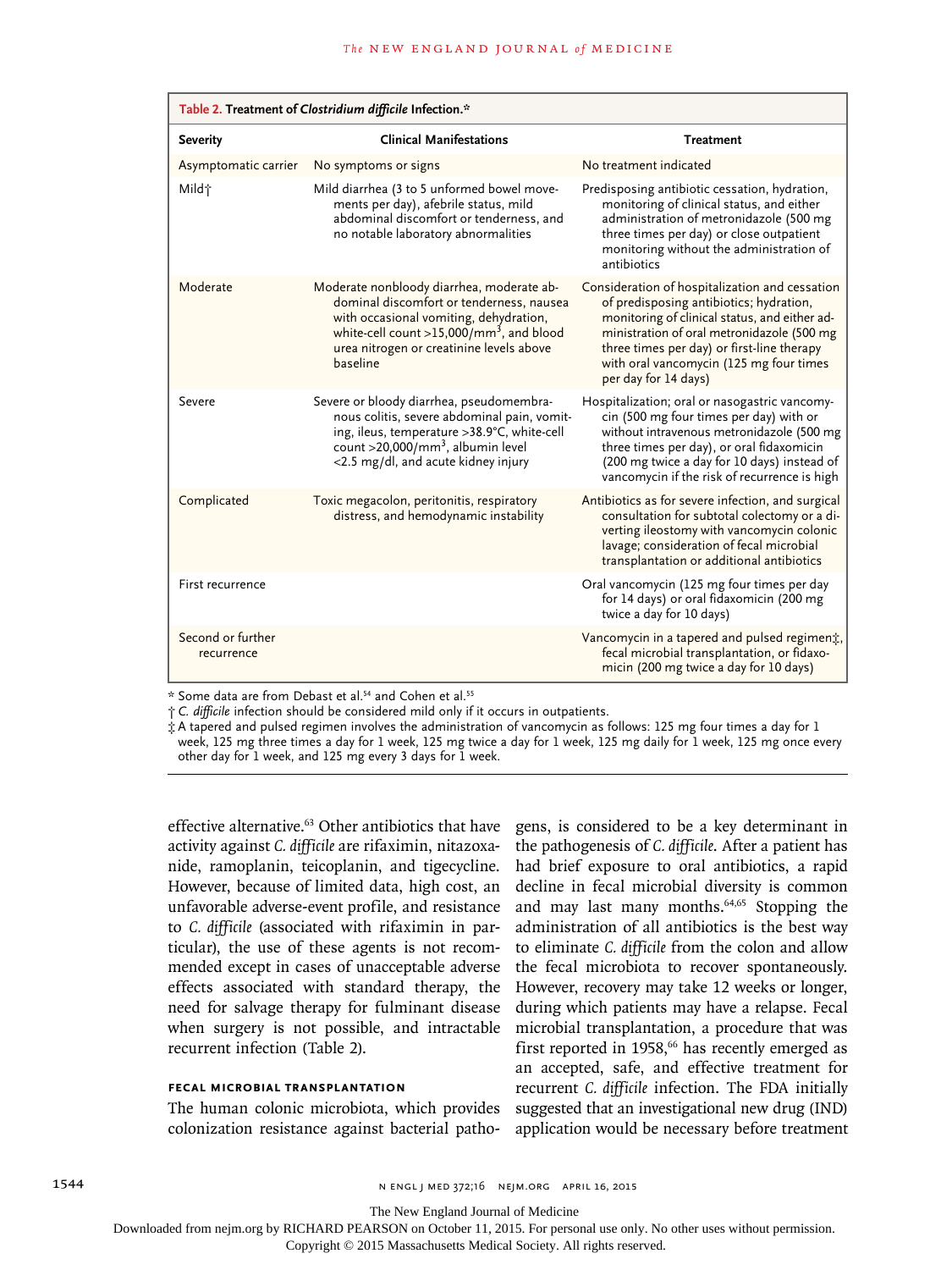of *C. difficile* infection with fecal microbial transplantation but later ruled that it would allow fecal microbial transplantation for this indication without an IND application, although informed consent is still required.<sup>67</sup>

The precise components of the fecal microbiome that provide resistance against *C. difficile* are not known, but the phyla Bacteroidetes and Firmicutes are thought to comprise critical components of the material that needs to be transplanted.68,69 The oral or rectal transplantation of feces from a healthy, pretested donor and the simultaneous cessation of all antibiotic use in the recipient are successful in treating more than 90% of patients with recurrent *C. difficile* infection.70 Although the transmission of an undetected or unidentifiable pathogen from the donor is a possibility, there are no known reports of serious infectious complications resulting from fecal microbial transplantation that was performed with appropriate donor screening. In 2013, the results of a randomized, controlled trial of fecal microbial transplantation were reported.71 The trial showed that the administration of vancomycin followed by an infusion of donor feces delivered by nasoduodenal tube was safe and superior to vancomycin alone for recurrent *C. difficile* infection (Fig. 3).

Given the efficacy of fecal microbial transplantation for recurrent infection, there has been growing interest in its use for severe primary disease.72 To date, there are few studies about this treatment approach, and although case series are promising,72,73 more work is needed to understand the possible role of fecal microbial transplantation in primary *C. difficile* infection. In addition, efforts to develop a suitable mixture of cultured fecal bacteria as a substitute for stool in fecal microbial transplantation are under way. Capsules administered orally that contain the spores of fecal bacteria have shown efficacy in treating recurrent disease and warrant further testing as a substitute.<sup>74</sup>

#### Immunization

Results of the immunization of animals with toxoids TcdA and TcdB75 and findings showing the protective effect of naturally acquired serum IgG antitoxins in patients colonized with *C. difficile* suggest the potential for vaccination of



**Figure 3. Rates of Cure and Changes to the Microbiota after Fecal Microbial Transplantation for Recurrent** *Clostridium difficile* **Infection.**

Among patients with recurrent *C. difficile* infection, the rate of cure without relapse was higher among those who received an infusion of donor feces than among those who received vancomycin with or without bowel lavage (Panel A). Fecal microbial diversity in recipients before and after the infusion of donor feces is compared with the diversity in healthy donors (Panel B). Microbial diversity is expressed by Simpson's Reciprocal Index. The index ranges from 1 to 250, with higher values indicating more diversity. The boxand-whisker plots indicate interquartile ranges (boxes), medians (dark horizontal lines in the boxes), and highest and lowest values (whiskers above

immunization with monoclonal antibodies to *C. difficile* toxins also provides substantial protection from recurrence after acute infection and may be cost-effective in patients who are at high risk for recurrence.17

humans against *C. difficile* infection.15,76 Passive offers the possibility of an effective and rela-Vaccination against the toxins of *C. difficile*

The New England Journal of Medicine

Downloaded from nejm.org by RICHARD PEARSON on October 11, 2015. For personal use only. No other uses without permission.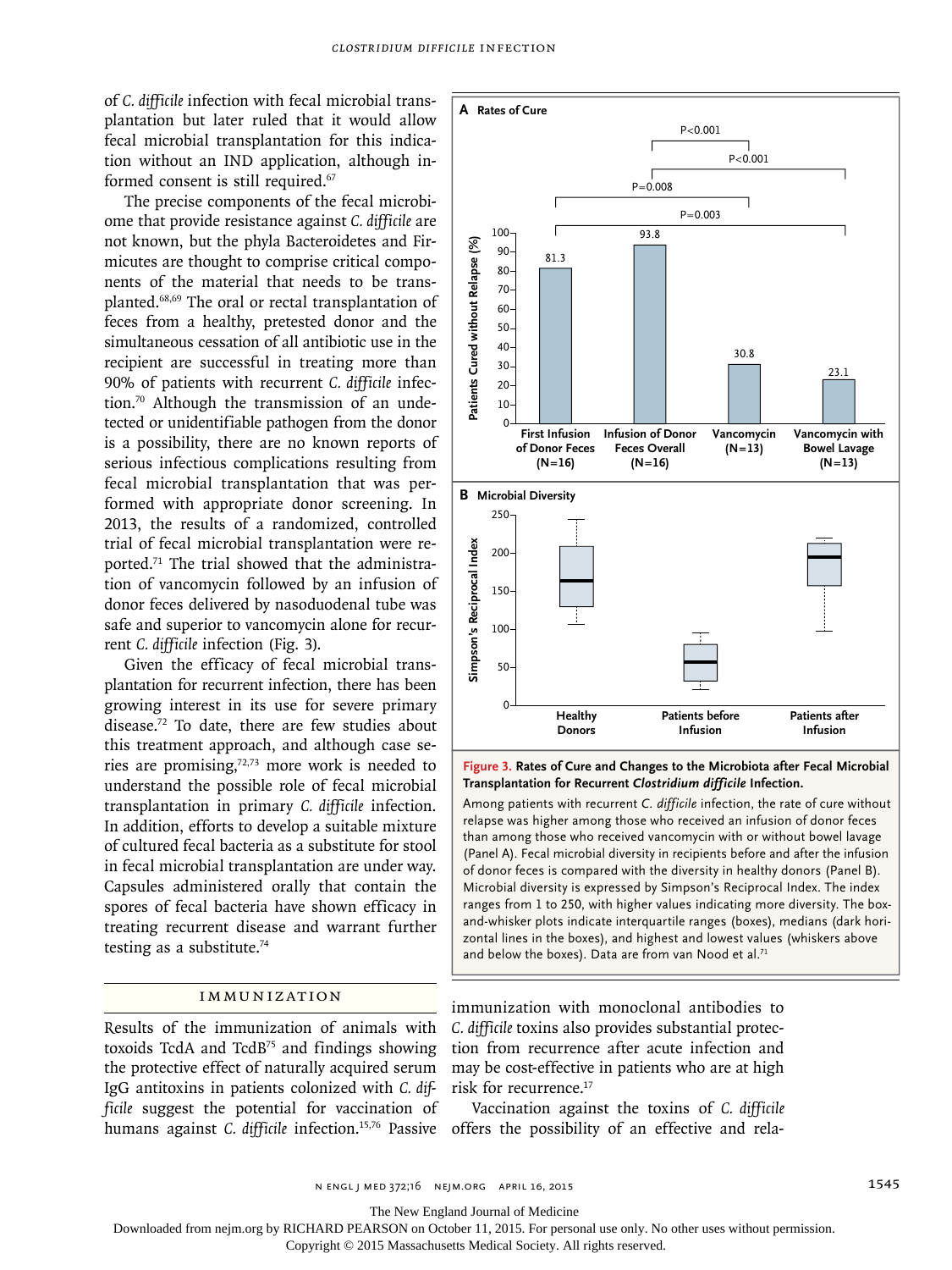tively inexpensive approach to prevention. Initial phase 1 studies have shown strong antitoxin responses in healthy volunteers immunized with toxoids of TcdA and TcdB.77 At least two international, placebo-controlled studies are currently under way to test the immunogenicity, safety, and efficacy of vaccination for the prevention of nosocomial *C. difficile* infection (ClinicalTrials.gov numbers, NCT01887912 and NCT02117570). The larger of these trials involves the administration of three doses of toxoid vaccine or placebo in 15,000 study participants and an evaluation of the risk of acute disease over the course of 3 years. It is unclear whether vaccination will be used for primary or secondary prevention and whether vaccination will prevent or lessen the severity of clinical infection. Clinical use will depend on numerous variables, including safety, efficacy, and cost-effectiveness, as well as improved ability to predict the risk of *C. difficile* infection. In addition, neither vaccination nor the administration of monoclonal antibodies is likely to eliminate colonization, so isolation of patients will still be necessary to prevent transmission. Nevertheless, if studies are positive, it is likely that vaccination will become prevalent.

#### **SUMMARY**

Despite concerted efforts to improve the prevention and treatment of *C. difficile* infection, this infection remains common and serious in both hospitals and the community. In recent years, fecal microbial transplantation has emerged as a safe and very effective strategy for the treatment of recurrent infection. With further refinement, fecal microbial transplantation will most likely become the standard of care for recurrent infection. Newer antibiotics with clinical activity against *C. difficile* are now available, but widespread use has been limited by their cost, which is higher than the cost of vancomycin. Although antibiotic stewardship and decontamination in health care settings remain essential for infection control, effective probiotics and vaccination will most likely become important tools for the prevention of *C. difficile* infection in the future. Until such time, *C. difficile* infection will continue to be a common and highly morbid consequence of antibiotic use.

No potential conflict of interest relevant to this article was reported.

Disclosure forms provided by the authors are available with the full text of this article at NEJM.org.

#### **References**

**1.** Hall IC, O'Toole E. Intestinal flora in newborn infants with a description of a new pathogenic anaerobe, *Bacillus difficilis.* Am J Dis Child 1935;49:390-3.

**2.** Lessa FC, Mu Y, Bamberg WM, et al. Burden of *Clostridium difficile* infection in the United States. N Engl J Med 2015;372: 825-34.

**3.** Lofgren ET, Cole SR, Weber DJ, Anderson DJ, Moehring RW. Hospital-acquired *Clostridium difficile* infections: estimating all-cause mortality and length of stay. Epidemiology 2014;25:570-5.

**4.** Zimlichman E, Henderson D, Tamir O, et al. Health care-associated infections: a meta-analysis of costs and financial impact on the US health care system. JAMA Intern Med 2013;173:2039-46.

**5.** Rupnik M. Is *Clostridium difficile*-associated infection a potentially zoonotic and foodborne disease? Clin Microbiol Infect 2007;13:457-9.

**6.** Jangi S, Lamont JT. Asymptomatic colonization by *Clostridium difficile* in infants: implications for disease in later life. J Pediatr Gastroenterol Nutr 2010;51: 2-7.

**7.** Viscidi R, Laughon BE, Yolken R, et al. Serum antibody response to toxins A and B of *Clostridium difficile.* J Infect Dis 1983; 148:93-100.

**8.** Rousseau C, Poilane I, De Pontual L, Maherault AC, Le Monnier A, Collignon A. *Clostridium difficile* carriage in healthy infants in the community: a potential reservoir for pathogenic strains. Clin Infect Dis 2012;55:1209-15.

**9.** Eglow R, Pothoulakis C, Itzkowitz S, et al. Diminished *Clostridium difficile* toxin A sensitivity in newborn rabbit ileum is associated with decreased toxin A receptor. J Clin Invest 1992;90:822-9.

**10.** O'Connor JR, Johnson S, Gerding DN. *Clostridium difficile* infection caused by the epidemic BI/NAP1/027 strain. Gastroenterology 2009;136:1913-24.

**11.** McDonald LC, Killgore GE, Thompson A, et al. An epidemic, toxin gene– variant strain of *Clostridium difficile.* N Engl J Med 2005;353:2433-41.

**12.** Akerlund T, Persson I, Unemo M, et al. Increased sporulation rate of epidemic *Clostridium difficile* type 027/NAP1. J Clin Microbiol 2008;46:1530-3.

**13.** Loo VG, Poirier L, Miller MA, et al. A predominantly clonal multi-institutional outbreak of *Clostridium difficile*–associated diarrhea with high morbidity and mortality. N Engl J Med 2005;353:2442-9.

**14.** Warny M, Pepin J, Fang A, et al. Toxin production by an emerging strain of *Clostridium difficile* associated with outbreaks of severe disease in North America and Europe. Lancet 2005;366:1079-84.

**15.** Kyne L, Warny M, Qamar A, Kelly CP. Asymptomatic carriage of *Clostridium difficile* and serum levels of IgG antibody against toxin A. N Engl J Med 2000;342: 390-7.

**16.** Ghose C, Kalsy A, Sheikh A, et al. Transcutaneous immunization with *Clostridium difficile* toxoid A induces systemic and mucosal immune responses and toxin A-neutralizing antibodies in mice. Infect Immun 2007;75:2826-32.

**17.** Lowy I, Molrine DC, Leav BA, et al. Treatment with monoclonal antibodies against *Clostridium difficile* toxins. N Engl J Med 2010;362:197-205.

**18.** Steiner C, Barrett M, Weiss A. HCUP projections: *Clostridium difficile* hospitalizations 2001 to 2013. HCUP Projections Report #2014-01. Rockville, MD: Agency for Healthcare Research and Quality, 2014 (http://hcup-us.ahrq.gov/reports/projections/ 2014-03.pdf).

**19.** Chitnis AS, Holzbauer SM, Belflower RM, et al. Epidemiology of communityassociated *Clostridium difficile* infection, 2009 through 2011. JAMA Intern Med 2013; 173:1359-67.

**20.** He M, Miyajima F, Roberts P, et al. Emergence and global spread of epidemic

1546 n engl j med 372;16 nejm.org April 16, 2015

The New England Journal of Medicine

Downloaded from nejm.org by RICHARD PEARSON on October 11, 2015. For personal use only. No other uses without permission.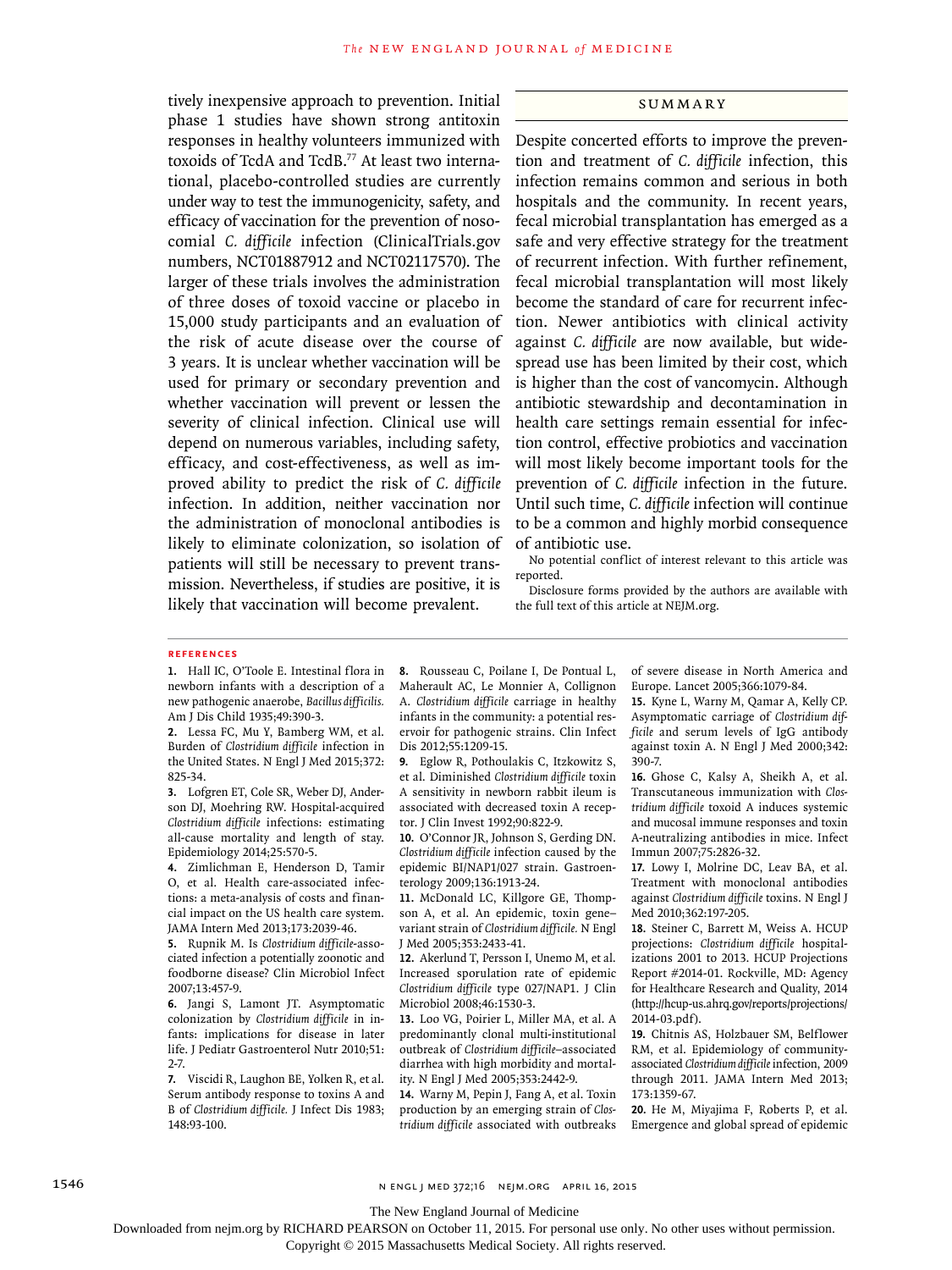healthcare-associated *Clostridium difficile.* Nat Genet 2013;45:109-13.

**21.** Bingley PJ, Harding GM. *Clostridium difficile* colitis following treatment with metronidazole and vancomycin. Postgrad Med J 1987;63:993-4.

**22.** Pépin J, Saheb N, Coulombe MA, et al. Emergence of fluoroquinolones as the predominant risk factor for *Clostridium difficile*-associated diarrhea: a cohort study during an epidemic in Quebec. Clin Infect Dis 2005;41:1254-60.

**23.** Carignan A, Allard C, Pépin J, Cossette B, Nault V, Valiquette L. Risk of *Clostridium difficile* infection after perioperative antibacterial prophylaxis before and during an outbreak of infection due to a hypervirulent strain. Clin Infect Dis 2008; 46:1838-43.

**24.** Lessa FC, Gould CV, McDonald LC. Current status of *Clostridium difficile* infection epidemiology. Clin Infect Dis 2012; 55:Suppl 2:S65-S70.

**25.** Pépin J, Valiquette L, Cossette B. Mortality attributable to nosocomial *Clostridium difficile*-associated disease during an epidemic caused by a hypervirulent strain in Quebec. CMAJ 2005;173:1037-42.

**26.** Wilcox MH, Mooney L, Bendall R, Settle CD, Fawley WN. A case-control study of community-associated *Clostridium difficile* infection. J Antimicrob Chemother 2008;62:388-96.

**27.** Khanna S, Pardi DS, Aronson SL, et al. The epidemiology of community-acquired *Clostridium difficile* infection: a populationbased study. Am J Gastroenterol 2012;107: 89-95.

**28.** Dial S, Delaney JA, Barkun AN, Suissa S. Use of gastric acid-suppressive agents and the risk of community-acquired *Clostridium difficile*-associated disease. JAMA 2005;294:2989-95.

**29.** Kyne L, Sougioultzis S, McFarland LV, Kelly CP. Underlying disease severity as a major risk factor for nosocomial *Clostridium difficile* diarrhea. Infect Control Hosp Epidemiol 2002;23:653-9.

**30.** Novack L, Kogan S, Gimpelevich L, et al. Acid suppression therapy does not predispose to *Clostridium difficile* infection: the case of the potential bias. PLoS One 2014;9(10):e110790.

**31.** Leffler DA, Lamont JT. Treatment of *Clostridium difficile*-associated disease. Gastroenterology 2009;136:1899-912.

**32.** Feuerstadt P, Das R, Brandt LJ. The evolution of urban *C. difficile* infection (CDI): CDI in 2009-2011 is less severe and has better outcomes than CDI in 2006- 2008. Am J Gastroenterol 2014;109:1265- 76.

**33.** Planche TD, Davies KA, Coen PG, et al. Differences in outcome according to *Clostridium difficile* testing method: a prospective multicentre diagnostic validation study of C difficile infection. Lancet Infect Dis 2013;13:936-45.

**34.** Hu MY, Katchar K, Kyne L, et al. Pro-

spective derivation and validation of a clinical prediction rule for recurrent *Clostridium difficile* infection. Gastroenterology 2009;136:1206-14.

**35.** Shivashankar R, Khanna S, Kammer PP, et al. Clinical predictors of recurrent *Clostridium difficile* infection in out-patients. Aliment Pharmacol Ther 2014;40:518-22. **36.** Longtin Y, Trottier S, Brochu G, et al. Impact of the type of diagnostic assay on *Clostridium difficile* infection and complication rates in a mandatory reporting program. Clin Infect Dis 2013;56:67-73.

**37.** Koo HL, Van JN, Zhao M, et al. Realtime polymerase chain reaction detection of asymptomatic *Clostridium difficile* colonization and rising C. difficile-associated disease rates. Infect Control Hosp Epidemiol 2014;35:667-73.

**38.** Davies KA, Longshaw CM, Davis GL, et al. Underdiagnosis of *Clostridium difficile* across Europe: the European, multicentre, prospective, biannual, point-prevalence study of *Clostridium difficile* infection in hospitalised patients with diarrhoea (EUCLID). Lancet Infect Dis 2014;14:1208-19.

**39.** Crobach MJ, Dekkers OM, Wilcox MH, Kuijper EJ. European Society of Clinical Microbiology and Infectious Diseases (ESCMID): data review and recommendations for diagnosing *Clostridium difficile*infection (CDI). Clin Microbiol Infect 2009;15:1053-66.

**40.** Sethi AK, Al-Nassir WN, Nerandzic MM, Bobulsky GS, Donskey CJ. Persistence of skin contamination and environmental shedding of *Clostridium difficile* during and after treatment of *C. difficile* infection. Infect Control Hosp Epidemiol 2010;31:21-7.

**41.** Vonberg RP, Kuijper EJ, Wilcox MH, et al. Infection control measures to limit the spread of *Clostridium difficile.* Clin Microbiol Infect 2008;14:Suppl 5:2-20.

**42.** Dancer SJ, Kirkpatrick P, Corcoran DS, Christison F, Farmer D, Robertson C. Approaching zero: temporal effects of a restrictive antibiotic policy on hospitalacquired *Clostridium difficile*, extended-spectrum β-lactamase-producing coliforms and meticillin-resistant Staphylococcus aureus. Int J Antimicrob Agents 2013;41: 137-42.

**43.** Otter JA, Yezli S, French GL. The role played by contaminated surfaces in the transmission of nosocomial pathogens. Infect Control Hosp Epidemiol 2011;32: 687-99.

**44.** Jabbar U, Leischner J, Kasper D, et al. Effectiveness of alcohol-based hand rubs for removal of *Clostridium difficile* spores from hands. Infect Control Hosp Epidemiol 2010;31:565-70.

**45.** Bischoff WE, Reynolds TM, Sessler CN, Edmond MB, Wenzel RP. Handwashing compliance by health care workers: the impact of introducing an accessible, alcohol-based hand antiseptic. Arch Intern Med 2000;160:1017-21.

**46.** Muto CA, Blank MK, Marsh JW, et al. Control of an outbreak of infection with the hypervirulent *Clostridium difficile* BI strain in a university hospital using a comprehensive "bundle" approach. Clin Infect Dis 2007;45:1266-73.

**47.** Hempel S, Newberry SJ, Maher AR, et al. Probiotics for the prevention and treatment of antibiotic-associated diarrhea: a systematic review and meta-analysis. JAMA 2012;307:1959-69.

**48.** Gao XW, Mubasher M, Fang CY, Reifer C, Miller LE. Dose-response efficacy of a proprietary probiotic formula of *Lactobacillus acidophilus* CL1285 and *Lactobacillus casei* LBC80R for antibiotic-associated diarrhea and *Clostridium difficile*-associated diarrhea prophylaxis in adult patients. Am J Gastroenterol 2010;105:1636-41.

**49.** Hickson M, D'Souza AL, Muthu N, et al. Use of probiotic Lactobacillus preparation to prevent diarrhoea associated with antibiotics: randomised double blind placebo controlled trial. BMJ 2007;335:80.

**50.** Allen SJ, Wareham K, Wang D, et al. Lactobacilli and bifidobacteria in the prevention of antibiotic-associated diarrhoea and *Clostridium difficile* diarrhoea in older inpatients (PLACIDE): a randomised, double-blind, placebo-controlled, multicentre trial. Lancet 2013;382:1249-57.

**51.** Zar FA, Bakkanagari SR, Moorthi KM, Davis MB. A comparison of vancomycin and metronidazole for the treatment of *Clostridium difficile*-associated diarrhea, stratified by disease severity. Clin Infect Dis 2007;45:302-7.

**52.** Pépin J, Valiquette L, Gagnon S, Routhier S, Brazeau I. Outcomes of *Clostridium difficile*-associated disease treated with metronidazole or vancomycin before and after the emergence of NAP1/027. Am J Gastroenterol 2007;102:2781-8.

**53.** Johnson S, Louie TJ, Gerding DN, et al. Vancomycin, metronidazole, or tolevamer for *Clostridium difficile* infection: results from two multinational, randomized, controlled trials. Clin Infect Dis 2014;59:345- 54.

**54.** Debast SB, Bauer MP, Kuijper EJ. European Society of Clinical Microbiology and Infectious Diseases: update of the treatment guidance document for *Clostridium difficile* infection. Clin Microbiol Infect 2014;20:Suppl 2:1-26.

**55.** Cohen SH, Gerding DN, Johnson S, et al. Clinical practice guidelines for *Clostridium difficile* infection in adults: 2010 update by the Society for Healthcare Epidemiology of America (SHEA) and the Infectious Diseases Society of America (IDSA). Infect Control Hosp Epidemiol 2010;31:431-55.

**56.** Louie TJ, Miller MA, Mullane KM, et al. Fidaxomicin versus vancomycin for *Clostridium difficile* infection. N Engl J Med 2011;364:422-31.

**57.** Cornely OA, Crook DW, Esposito R, et al. Fidaxomicin versus vancomycin for

n engl j med 372;16 nejm.org April 16, 2015 1547 1547

The New England Journal of Medicine

Downloaded from nejm.org by RICHARD PEARSON on October 11, 2015. For personal use only. No other uses without permission.